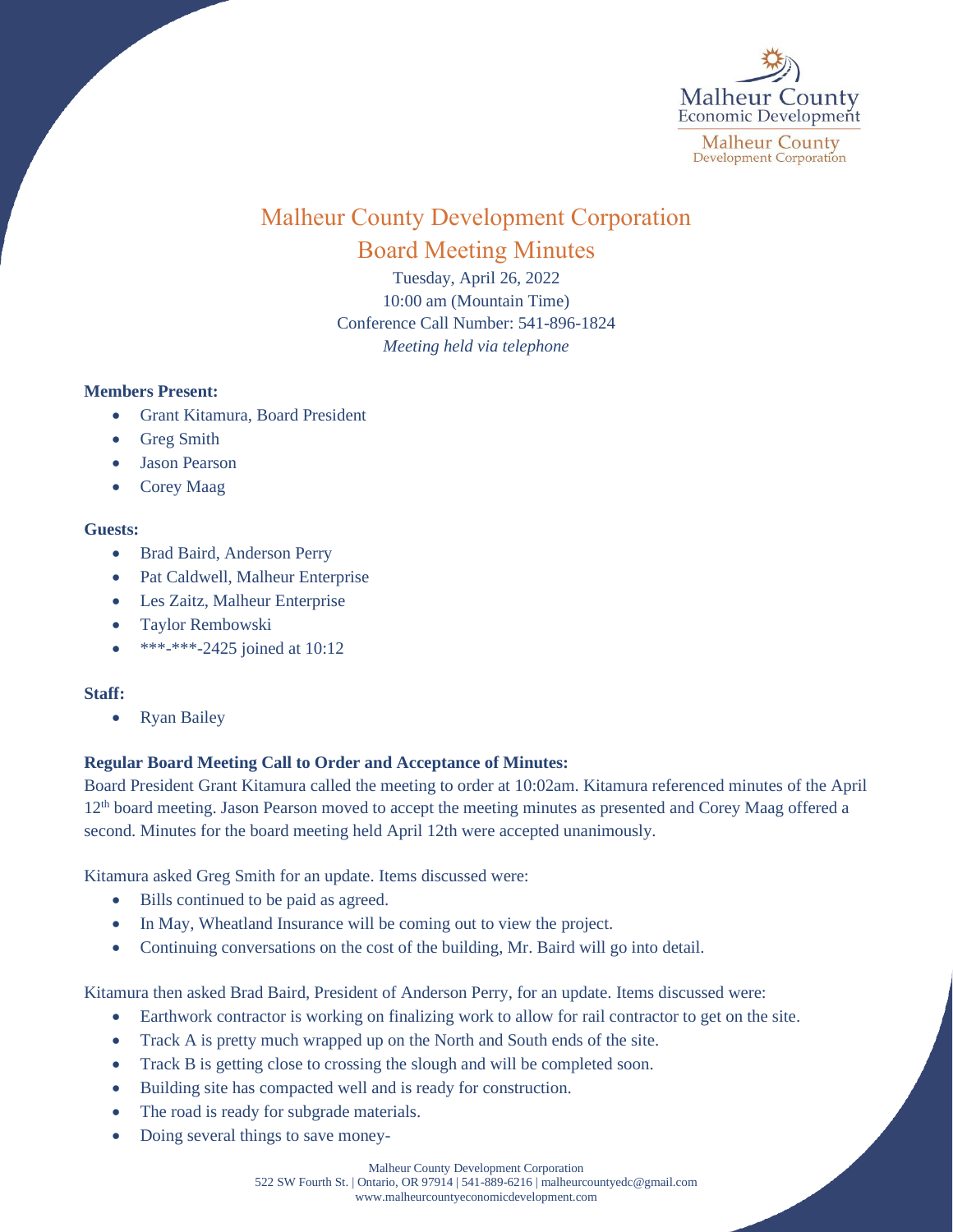- o Track C has still not been awarded for either contract 1 or 2. Smith added that we are exploring delaying this item for 36 months.
- o Geogrid being used on sections of the rail, which significantly cuts costs.
- o Considering not paving the roads. The price of asphalt has risen significantly, so this could cut costs more.
- With these changes, estimated around \$4-5 million savings.
- Additional resources are being sought at the state level.
- Americold has been made aware of the budget challenges, and further discussions will be held to discuss potential assistance.
- Conditions continue to improve on the site.
- Clarification regarding the previously discussed "buried onions". Nearby property owner confirmed that it was "buried organics" that have decayed over time.

Kitamura asked the board for any questions regarding Baird's report.

Kitamura asked where the geogrid material was being sourced from. Baird responded that he does not have it on hand but will track it down. Later in the meeting it was noted that the source is Hilltop Rock.

Corey Maag asked about the status of the building contract. Baird responded that the contractor is meeting with Anderson Perry this week to get into the details of the bid. Maag suggested that we go back out to bid if significant reductions are not found.

Kitamura commented that this project has undoubtedly been victimized by increased prices and inflation. Kitamura added that he does not believe this is a result of planning or management. He also added that the funds are not taxpayer dollars, rather lottery dollars. Lastly, we have been working on this facility for so long, the purpose has been lost with some. This facility will not eliminate each individual shipper's terminal market shipments, rather substitute truck traffic coming out of Malheur County. This facility is more needed than ever with the currently situation with trucking availability, as well as fuel prices.

Grant Kitamura asks for questions from the public.

- Les Zaitz asked Brad when the building bid needs to be decided.
	- o Baird responds that the contract allows 60 days for an award.
- Zaitz asked if the building bid included the \$1,000,000 in assets from Americold.
	- o Baird responded that yes, the plans included items to meet Americold's specifications for buildings that they operate.
- Zaitz asked if Track C costs \$2.7 million.
	- o Baird responded that it is approximately \$2.5 million.
- Zaitz asked how long Track C is being delayed.
	- o Smith responded that we are anticipating 36 months.
- Zaitz asked about the engineering costs of \$500,000 in the latest budget, considering that Anderson Perry's invoices for the life of the project are over \$700,000
	- o Baird responded that the budget accounts for previous expenditures in a lump sum, which includes the \$700,000.
- Zaitz asked where the costs for the Froerer road are in the budget.